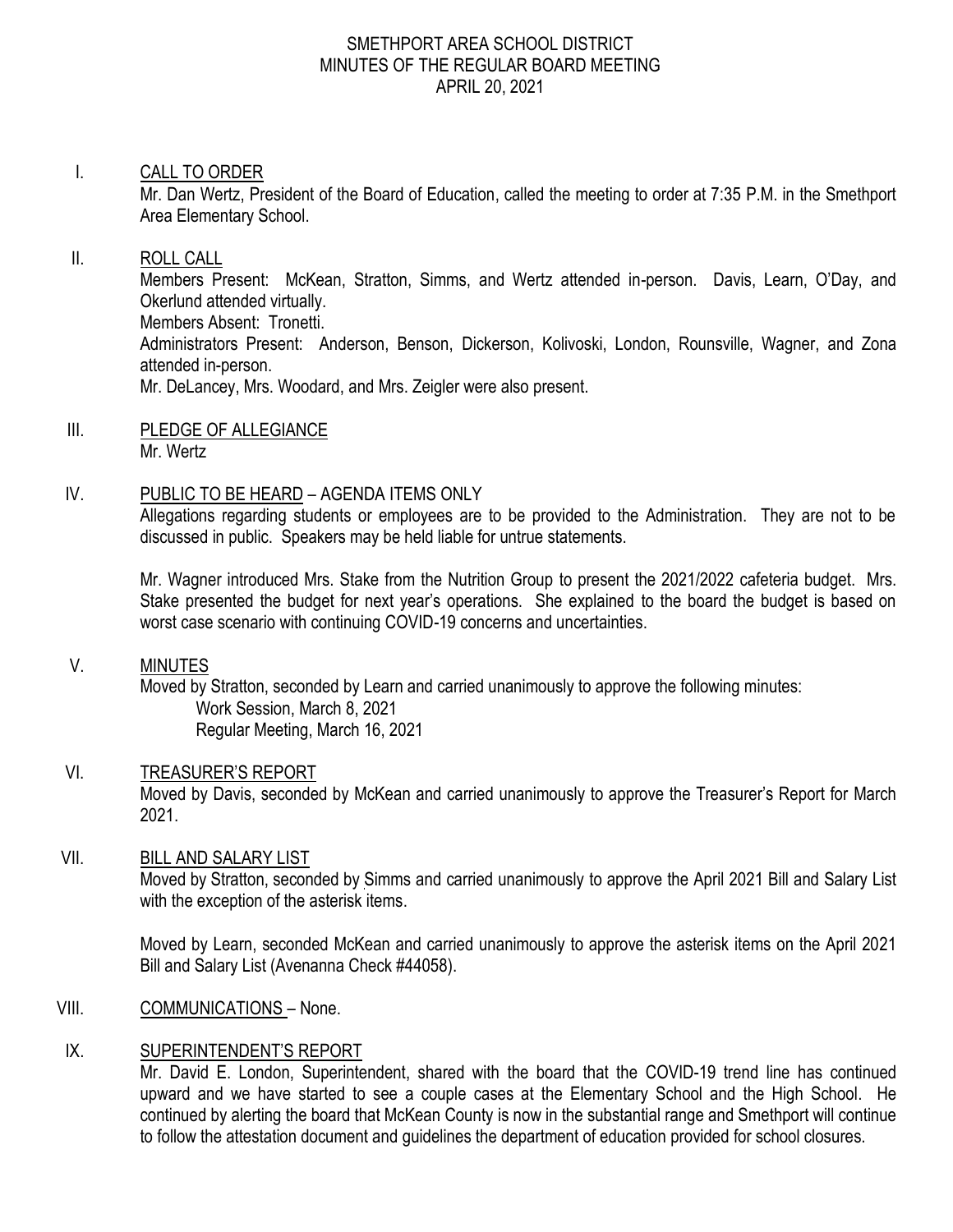> Spring Sports, Prom, graduation, and all extracurricular activities will all be subject to these regulations. Mr. London also notified the board that the National Guard will be conducting trainings in the area with low flying aircraft. He asked to board if there were any concerns with this information we received. The 21/22 Budget document was included in board packets; the redline budget outlines all of the changes that were made in the draft 2 budget. Mr. London stated the influx of money due to ESSER grants will increase our budget from approximately \$16 million to \$18 million in the 21/22 school year. The majority of the changes in the budget are to allocate grant funding using ESSER funds to address learning loss. The board was presented with the option to possibly add an autistic support teacher as the numbers from early intervention are growing. He stated we will need a plan moving forward to give the students the support they need. Mr. Learn questioned the need of the possible program now vs. what is needed down the road. Mrs. Anderson provided additional details on the possible program moving forward. Mr. London also shared the driver's education behind the wheel is a cut in the proposed budget. Mr. Stratton expressed concern about cutting the program and thinks the program is still needed. Mr. Wertz asked about the possibility of finding an alternative to hosting the driver's education program ourselves. Mr. London agreed the program is still a need and other program possibilities are an option. Lastly Mr. Wertz asked the question to confirm that grant funds will be used for positions rather than one time purchases. Mr. London confirmed that the majority of ESSER funds will be used to obtain teachers to help address learning loss.

# X. OLD BUSINESS - None.

#### XI. NEW BUSINESS

(Any new hires under New Business are hired subject to the restriction that the hire will not be finalized unless all of the ACT 168 requirements relative to provisional employment have been met. He/She shall not be permitted to work with or have direct contact with children until all of the mandates of ACT 168 of 2014 have been compiled and the results are determined to be satisfactory to the District).

- 1. Moved by McKean, seconded by Simms and carried unanimously to appoint the following as SSS Special Education Teachers for June  $14<sup>th</sup> - 24<sup>th</sup>$ , 2021 @ per diem rate as per contract:
	- Jacey Forness
	- Brittany Ginkel
	- Shilah Hassek
- 2. Moved by Okerlund, seconded by O'Day and carried unanimously to appoint the following as SSS Special Education Aides for June  $14<sup>th</sup> - 24<sup>th</sup>$ , 2021 @ per diem rate as per contract:
	- Morgan Causer
	- Colleen McClain
	- Victoria Vito
- 3. Moved by Stratton, seconded by Davis and carried unanimously to appoint the following as ESY Special Education Teachers for July 12<sup>th</sup> – 29<sup>th</sup>, 2021 @ per diem rate as per contract:
	- Jacey Forness
	- Brittany Ginkel
	- Shawna Wolfgang
- 4. Moved by McKean, seconded by Simms and carried unanimously to appoint the following as ESY Special Education Aides for July  $12<sup>th</sup> - 29<sup>th</sup>$ , 2021 @ per diem rate as per contract:
	- Morgan Causer
	- DiAnn Cox
	- Linda Fetter
	- Colleen McClain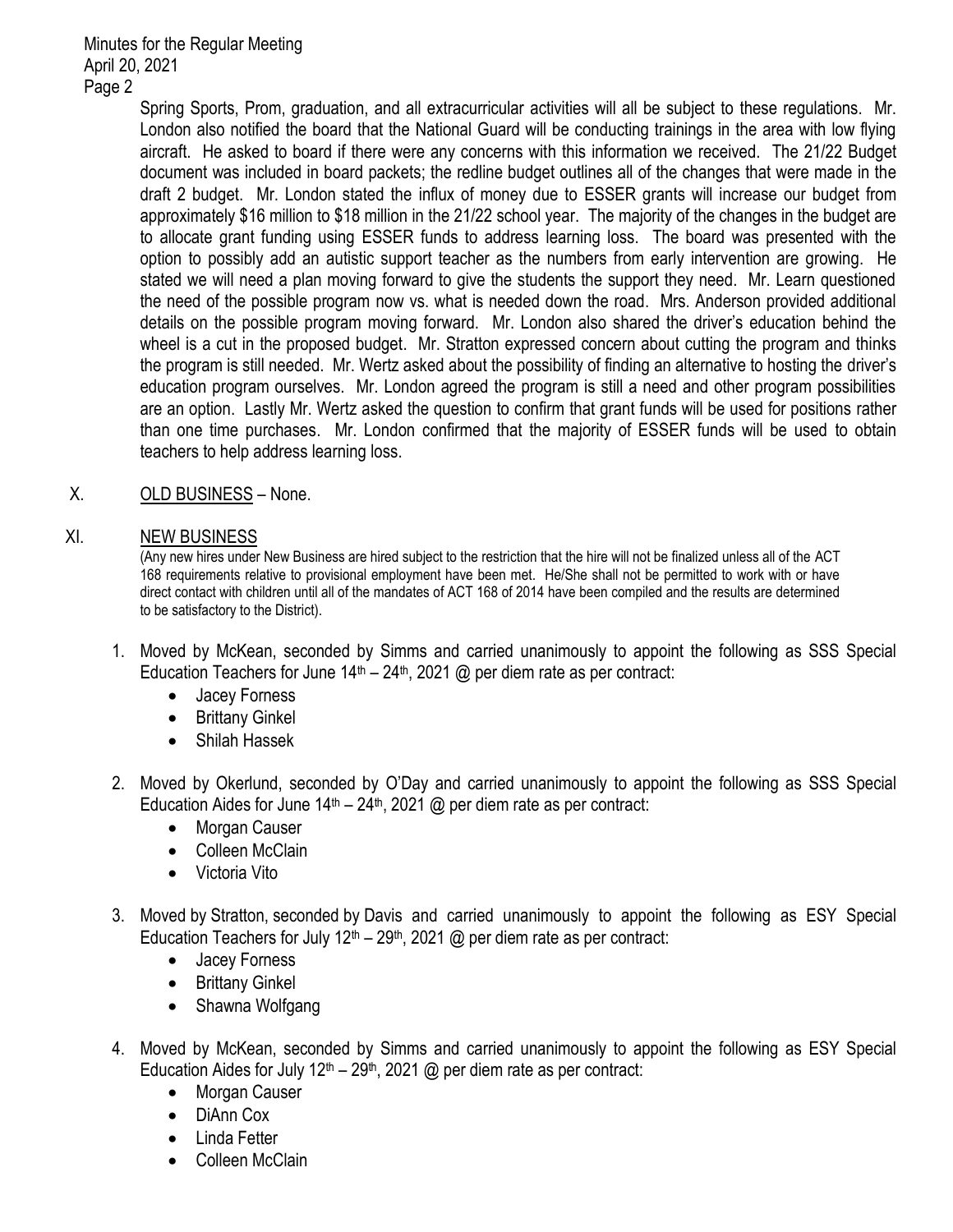- 5. Moved by Stratton, seconded by Learn and carried unanimously to appoint Karen Moses as a High School Summer School Credit Recovery Program Teacher for June 14<sup>th</sup> – July 1<sup>st</sup>, 2021 @ hourly rate of \$23.00 as per contract.
- 6. Moved by Davis, seconded by McKean and carried unanimously to appoint Ronda Wian as a High School Summer School Credit Recovery Program Teacher for June 14<sup>th</sup> – July 1<sup>st</sup>, 2021 @ hourly rate of \$23.00 as per contract
- 7. Moved by Simms, seconded by McKean and carried unanimously to appoint Rebecca Bussmann as a Temporary Year-long Substitute Aide to complete the assignment for the 2020-21 school year.
- 8. Moved by Learn, seconded by McKean and carried unanimously to accept a Letter of Resignation, for retirement purposes, from Brenda Young effective June 8, 2021.
- 9. Moved by Stratton, seconded by Simms to accept a Letter of Resignation, for retirement purposes, from Sarah Newton effective June 11, 2021.
- 10. Moved by McKean, seconded by Simms and carried unanimously to accept a Letter of Resignation from Bridgot Hernan effective July 1, 2021.
- 11. Moved by Davis, seconded by Learn and carried 7-0 to approve a job description for SASD Assistant Principal. Mr. Wertz asked for a roll call vote.

Roll Call Vote as follows: Yes: Davis, Learn, McKean, O'Day, Okerlund, Stratton, and Wertz. No: None. Abstain: Simms. Absent: Tronetti.

- 12. Moved by Davis, seconded by McKean and carried 7-0 with one abstention (Simms) and one absent (Tronetti) to approve creating a SASD Assistant Principal position.
- 13. Moved by McKean, seconded by Stratton and carried unanimously to approve an Elementary Summer School Option Program as presented for July  $6<sup>th</sup>$  – July 29<sup>th</sup>, 2021.
- 14. Moved by Simms, seconded by O'Day and carried unanimously to approve the Smethport Area Jr/Sr. High School Activities Account for the period ending March 31, 2021.
- 15. Moved by Learn, seconded by Stratton and carried unanimously to approve the Seneca Highlands I.U.9 General Operating Budget for the 2021-22 fiscal year in the amount of \$1,135,255. (Our share is estimated to be approximately \$30,982).
- 16. Moved by McKean, seconded by Simms and carried unanimously to approve an agreement with CARE for Children for Occupational Therapy, Physical Therapy, and Speech Services for the 2021-22 school year (No increase in costs).
- 17. Moved by Okerlund, seconded by Stratton and carried unanimously to approve changing the Food Service Program from Seamless Summer Option (SSO) to Summer Food Service Program (SFSP) effective date retroactive to April 1, 2021.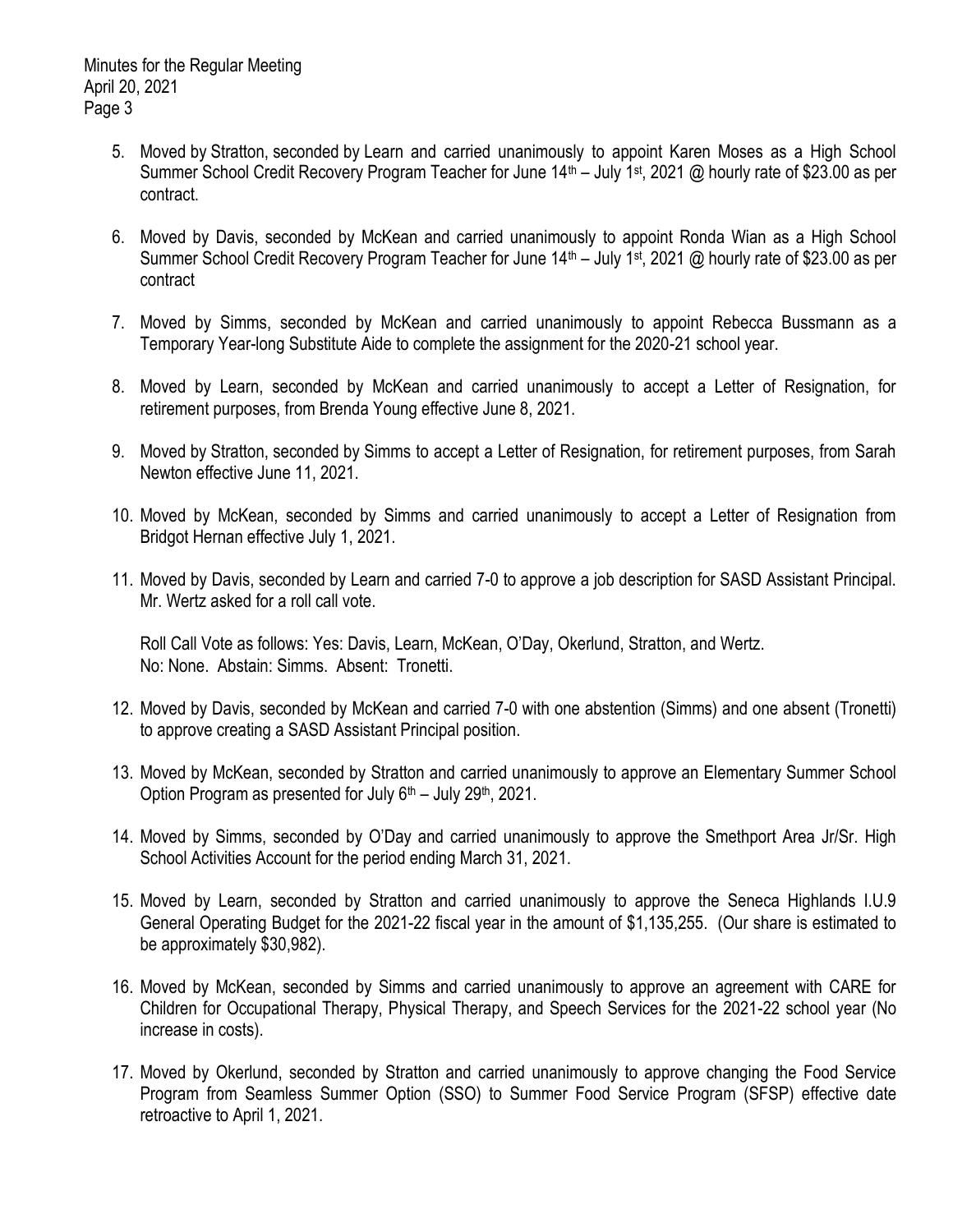- 18. Moved by O'Day, seconded by McKean and carried unanimously to approve amending the Guaranteed Energy Savings Contract with the McClure Company, originally executed on February 12, 2018. The amendment to be titled Phase 2 is not to exceed \$1,291,587. The amendment includes continuing work to improve the HVAC systems at Smethport Area School District facilities and will be paid for with Smethport Area School District Capital Improvement Funds. In addition, the Board authorizes the Board President to execute the amendment to the agreement upon final District Administration and Solicitor review and approval.
- 19. Moved by Davis, seconded by Simms and carried unanimously to approve UGG SASD checklist for Sole Sourcing as presented.
- 20. Moved by Stratton, seconded by Simms and carried unanimously to approve the following addition(s) to the Substitute Teacher's list for the 2020-21 school year (pending proper paperwork): Kyle Lightner, Smethport, Emergency Certification
- 21. Moved by Simms, seconded by McKean and carried unanimously to approve the following addition(s) to the Substitute Support Staff list for the 2020-21 school year (pending proper paperwork): Kyle Lightner, Smethport, Clerical/Teacher's Aide
- 22. Moved by Stratton, seconded by McKean and carried unanimously to approve the HS Course Selection Guide for the 2021-22 school year as presented.
- 23. Moved by McKean, seconded by Simms and carried unanimously to approve the AP Studio Art: Drawing Syllabus for the 2021-22 school year.

# **INFORMATION ITEM:**

- $\triangleright$  April 18<sup>th</sup> 24<sup>th</sup> is Administrative Professional's Week with April 21<sup>st</sup> being Administrative Professional's Day.
- $\triangleright$  DECA presented a brief overview of the program and the awards netted.
- $\geq$  21/22 Budget discussion.
- $\triangleright$  ESSER Grant discussion.
- $\triangleright$  Nutrition Inc. presented on April 20<sup>th</sup>.

# **INFORMATION ITEM cont:**

- $\triangleright$  The Board of Education will be given the following policies for first reading with subsequent approval in May:
	- #137.1 Extra Curricular Participation by Home Education Students
	- #150 Title 1 Comparability of Services
	- #626 Federal Fiscal Compliance with attachments
	- #810.1 School Bus Drivers and School Commercial Motor Vehicle Drivers
	- #810.3 School Vehicle Drivers